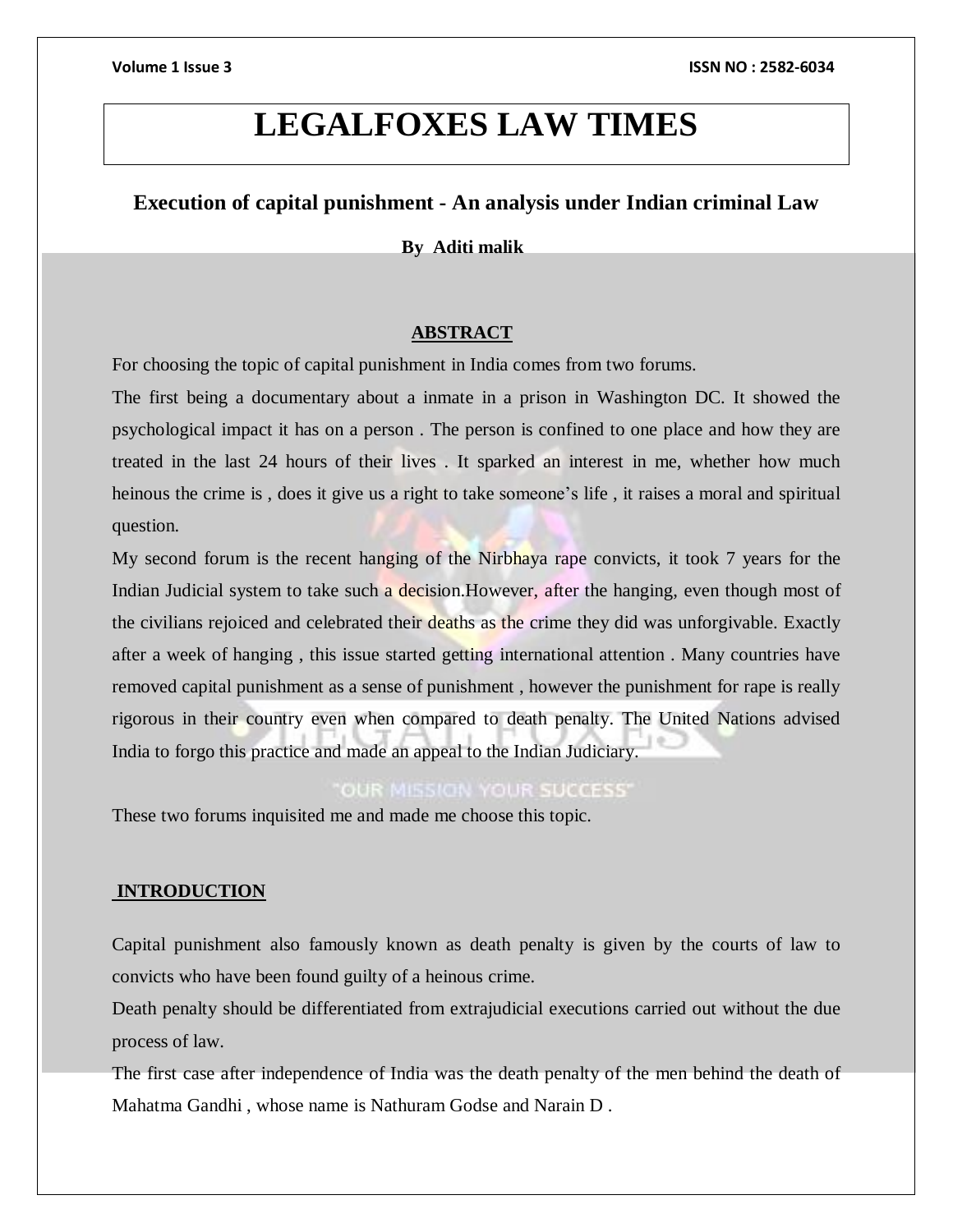Since Independence only 720 cases of death penalty have been given verdict, half of them being in Uttar Pradesh, 90 being in Haryana and 73 in Madhya Pradesh<sup>1</sup>

However in the last decade and two only four death penalties have taken pace. The four who were given this capital punishments are the men found guilty of the rape of Nirbhaya. They were hanged till their death this year (2020) .

The first women who were given the punishment of death penalty were Seema Gavit and Renuka Shinde<sup>2</sup>. They were serial killers, the grounds on which they were prescribed with such harsh punishment was because they had resulted in 13 cases of kidnapping and killing nine children. President Pranab Mukherjee rejected their plea for mercy.

The first five years after the constitution was made, death penalty for murder was a normal punishment. It was under the formula of an eye for an eye, a soul for a soul , this moral constraint was put behind the death penalty . The whole country rejoiced after the first hanging after independence as it showed a control over our countries narrative and it punished the killers of our nations father;**Mohandas Karamchand Gandhi**.

#### **BASICUNDERSTANDING**

Death Penalty is India is carried out by two ways ;

- I. Hanging
- II. Shooting

The basic procedure<sup>3</sup> of death sentence says that a person need to be hanged by the neck till he dies . This came as a law during the British period , when an Indian was charged with offences against a British officer . To make an example out of him , the British court of Law decided to punish him in such a way that such acts of rebel and revolt against British would not not be stood by . It was decided that the Indian will have a public hanging (public hangings have been a common culture before democracy, it helped the rulers to make a public statement and also in certain cases such as rape , witchery, adultery it made as entertainment for the crowd. Public hangings still take place in 20 some countries such as Nigeria , Iran , Iraq and Saudi Arabia .)

<sup>1</sup> https://www.procaffenation.com/reason-why-it-is-hang-till-death-and-not-just-to-be-hanged/

<sup>2</sup> https://timesofindia.indiatimes.com/city/pune/maharashtra-to-move-sc-against-order-in-rape-murdercase/articleshow/70442940.cms

<sup>3</sup> Section 354(5) of the Code of Criminal Procedure (1973).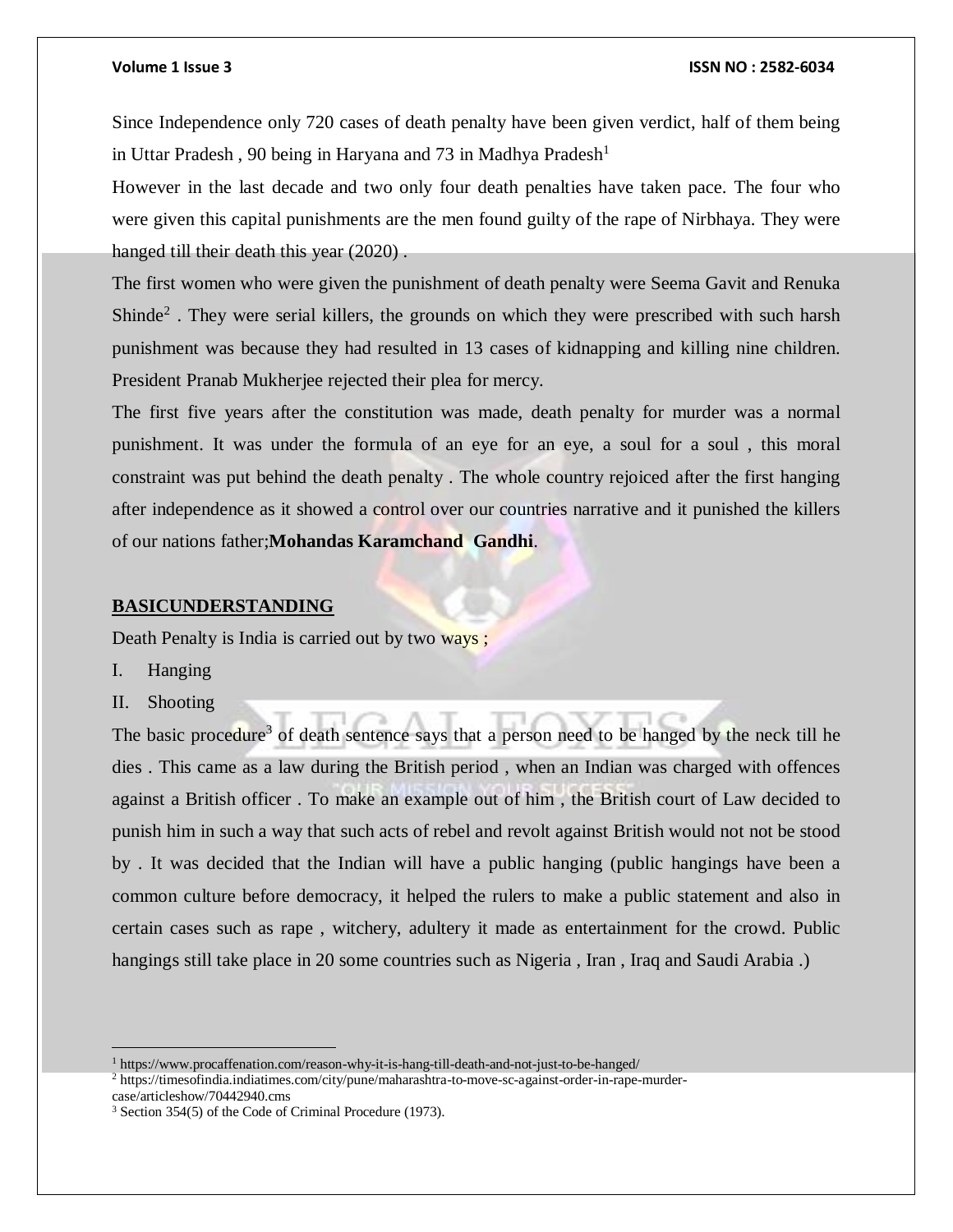**Moti Lal Nehru** was the advocate for the accused, Indian public was astonished that Moti lal Nehru did not object the punishment .

It was not until as soon as the person was hung, Nehru instantaneously asked the authorities to haul the procedure . The matter was taken to the court, he made the argument that the person was "to be hung"**<sup>4</sup>** . After finding such a loophole, the man was saved but however a big amendment came in the common law.

# **CRIMES UNDER WHICH DEATH PENALTY MAY BE GIVEN**

| SI. No.        | <b>SECTION NO.</b> | <b>DESCRIPTION</b>                                                                                                     |
|----------------|--------------------|------------------------------------------------------------------------------------------------------------------------|
| $\mathbf{1}$   | Section 121        | Treason - for waging a war<br>against<br>the<br>government.                                                            |
| $\overline{2}$ | Section 132        | Abatement of mutiny committed                                                                                          |
| 3              | Section 194        | Perjury resulting in conviction and death of an<br>innocent person                                                     |
| $\overline{4}$ | Section 195A       | For inducing or threatening a person to give false<br>evidence which resulted in conviction or death of<br>the person. |
| 5              | Section 302        | Murder                                                                                                                 |
| 6              | Section 305        | Abatement of suicide by<br>minor,<br>insane<br>or<br>intoxicated person                                                |
| $\overline{7}$ | Section 307 (2)    | Attempted murder by a serving life convict                                                                             |
| 8              | Section 364A       | kidnapping for ransom                                                                                                  |
| 9              | Section 376A       | Rape an injury which causes death or leaves the<br>woman in persistent vegetative state                                |
| 10             | Section 376E       | certain repeat offenders in the context of rape                                                                        |
| 11             | Section 396        | Dacoity with murder                                                                                                    |

### **Table :1**

 $\overline{\phantom{a}}$ <sup>4</sup> https://www.procaffenation.com/reason-why-it-is-hang-till-death-and-not-just-to-be-hanged/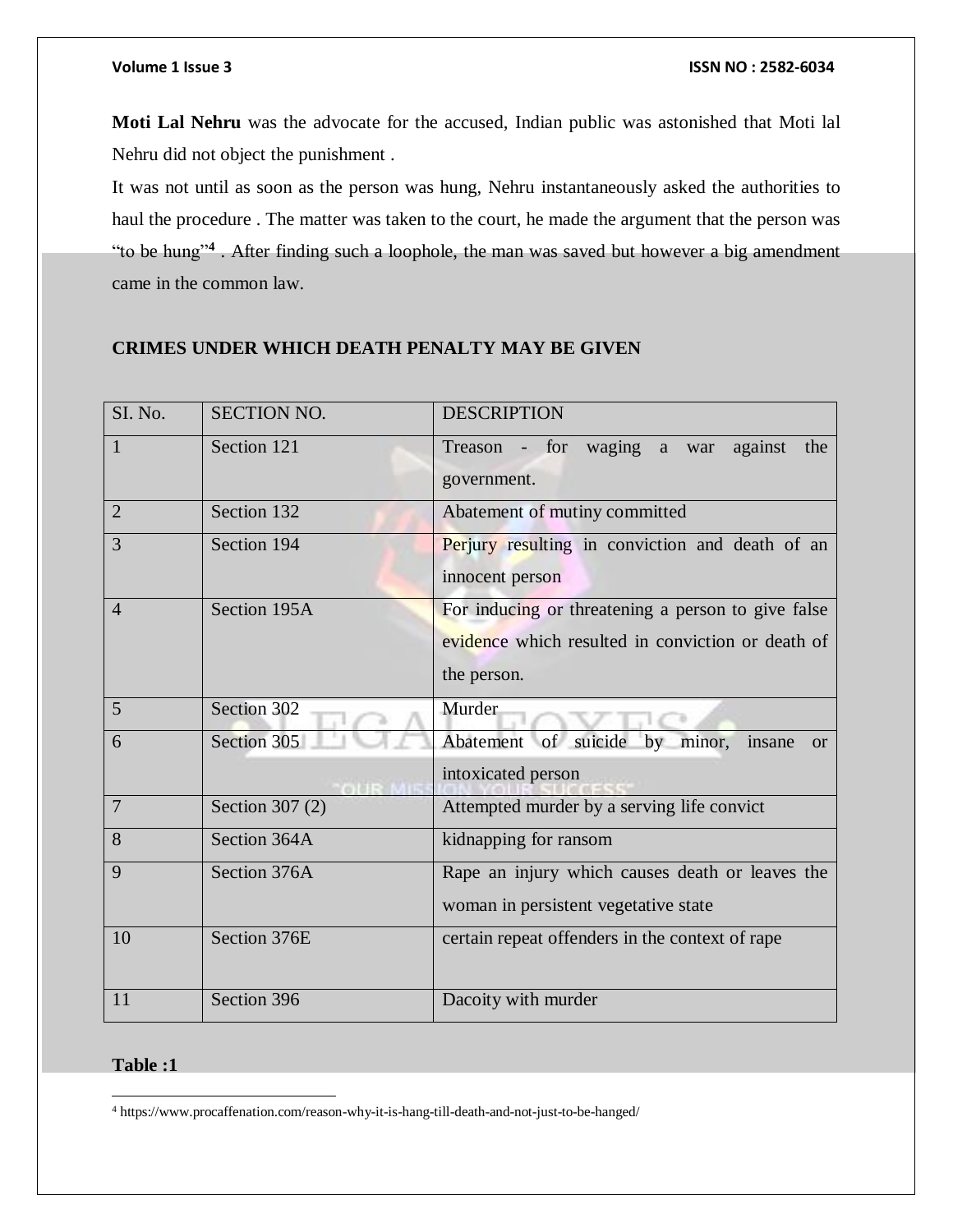# *SOURCE : India, law commission of India, Report no. 262 on Death Penalty, August 2015*

| SI. NO.        | <b>SECTION NO.</b>            | <b>DESCRIPTION</b>                              |
|----------------|-------------------------------|-------------------------------------------------|
| 1              | Sections 34,37 and 38(1)      | The Air Force Act, 1950                         |
| $\overline{2}$ | Section $3(1)(i)$             | The Andhra Pradesh Control of Organised Crime,  |
|                |                               | 2001                                            |
| 3              | Section $27(3)$               | The Arms Act, 1959 (repealed)                   |
| $\overline{4}$ | Section 34,37 and 38(1)       | The Army Act, 1950                              |
| 5              | Sections $21,24,25(1)(a)$ and | The Assam Rifles Act, 2006                      |
|                | 55                            |                                                 |
| 6              | Section $65A(2)$              | The Bombay Prohibition (Gujarat Amendment)      |
|                |                               | Act.2009                                        |
| $\overline{7}$ | Sections $14,17,18(1)(a)$ and | The Border Security Force Act, 1968             |
|                | 46                            |                                                 |
| 8              | Sections 17 and 49            | The Coast Guard Act, 1978                       |
| 9              | Section $4(1)$                | The Commission of Sati (Prevention) Act, 1987   |
|                |                               |                                                 |
| 10             | Section 5                     | The Defence of India Act, 1971                  |
| 11             | Section 3                     | The Geneva Convention Act, 1960                 |
| 12             | Section $3(b)$                | The Explosive Substances Act, 1908              |
| 13             | Sections $16,19,20(1)(a)$ and | The Indo-Tibetan Border Police Force Act, 1992  |
|                | 49                            |                                                 |
| 14             | Section $3(i)$                | The Karnataka Control of Organised Crime Act,   |
|                |                               | 2000                                            |
| 15             | Section 3(i)                  | The Maharashtra Control of Organised Crime Act, |
|                |                               | 1999                                            |
| 16             | Section $31A(1)$              | The Narcotics Drugs and Psychotropic Substances |
|                |                               | Act, 1985                                       |
|                |                               |                                                 |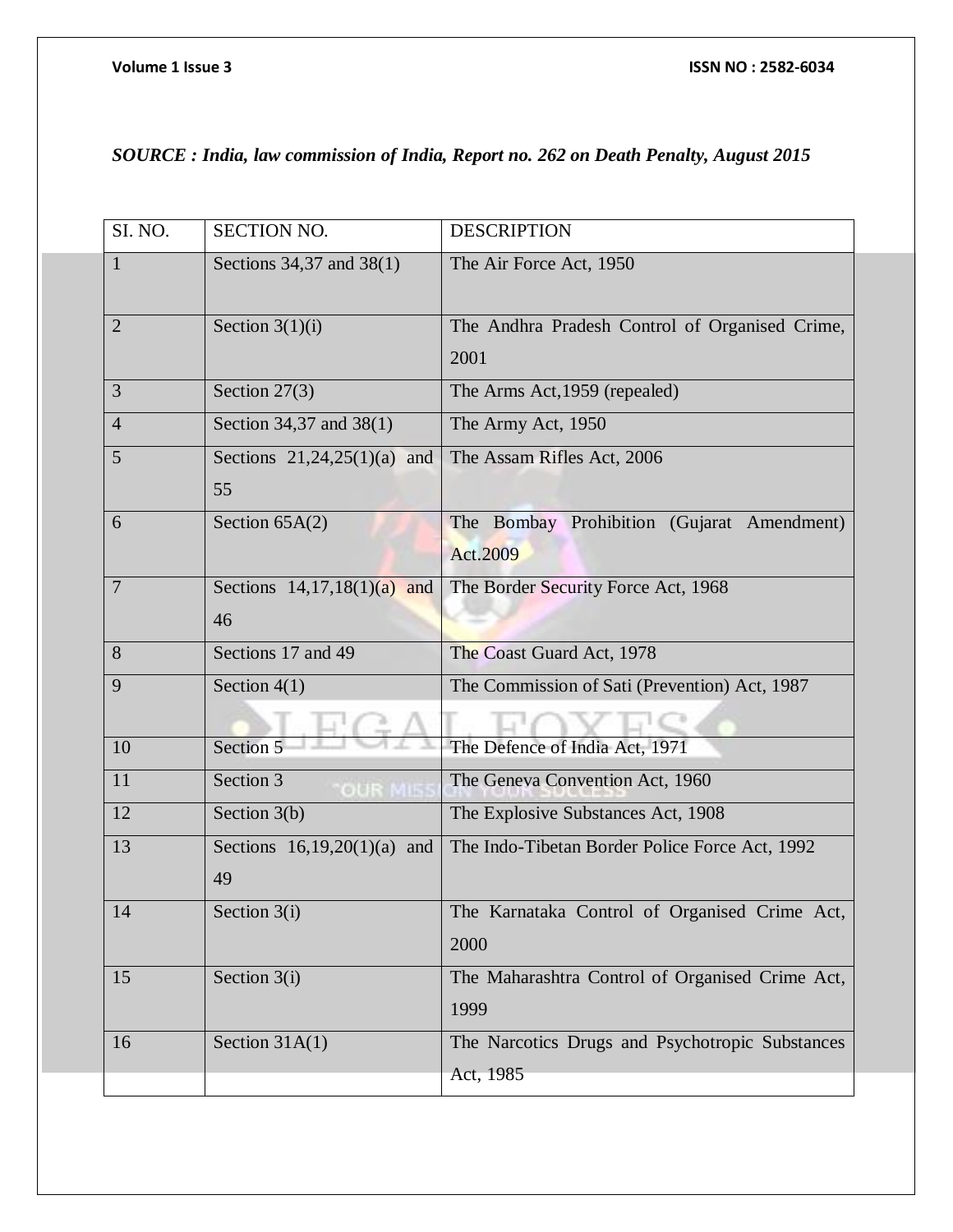| 17 | <b>Sections</b>                    | The Navy Act, 1957                                       |
|----|------------------------------------|----------------------------------------------------------|
|    | 34, 35, 36, 37, 38, 39, 43,<br>44, |                                                          |
|    | $49(a)$ , 56(a) and 59             |                                                          |
| 18 | Section $15(4)$                    | The Petroleum and Minerals Pipelines (Acquisition        |
|    |                                    | of rights of user in land) Act, 1962                     |
|    |                                    |                                                          |
| 19 | Sections $16,19,20(1)(a)$ and      | The Sashastra Seema Act, 2007                            |
|    | 49                                 |                                                          |
| 20 | Section $3(2)(i)$                  | Scheduled<br>The<br>Castes<br>Scheduled<br>Tribes<br>and |
|    |                                    | (Prevention of Atrocities) Act, 1989                     |
| 21 | Section $3(1)(i)$                  | The Suppression of Unlawful Acts against Safety of       |
|    |                                    | Navigation and Fixed Platforms<br>Marine<br>on           |
|    |                                    | Continental Shelf Act, 2002                              |
| 22 | <b>Sections</b><br>10(b)(i)<br>and | The Unlawful Activities Prevention Act, 1967             |
|    | 16(1)(a)                           |                                                          |

### **Table : 2**

**SOURCE : India, law commission of India, Report no. 262 on Death Penalty, August 2015**

# AL F **Highlight of 2020**

### **Nirbhaya case**

# "OUR MISSION YOUR SUCCESS"

Jyoti Singh, a 23 year old female, was a physiotherapy intern coming home around midnight in the area of Munirka , a neighborhood in south Delhi . She was being accompanied by a male friend of hers (Awindra Pratap Pandey) . They were sitting in the back seat of a bus. Six men were also in the bus, including the driver who raped Jyoti Singh and belated Jyoti and Awindra. Jyoti was gang raper, tortured, and beaten and left naked on the street. It was a heartbreaking case that made the Indian public unite and fight for her case . This case also had generated widespread international coverage.

One of the accused named "Ram Singh" committed suicide in the Tihar jail in 2015<sup>5</sup>.

 $\overline{\phantom{a}}$ <sup>5</sup> https://www.indiatoday.in/delhi-gangrape/story/delhi-gangrape-accused-ram-singh-profile-155817-2013-03-11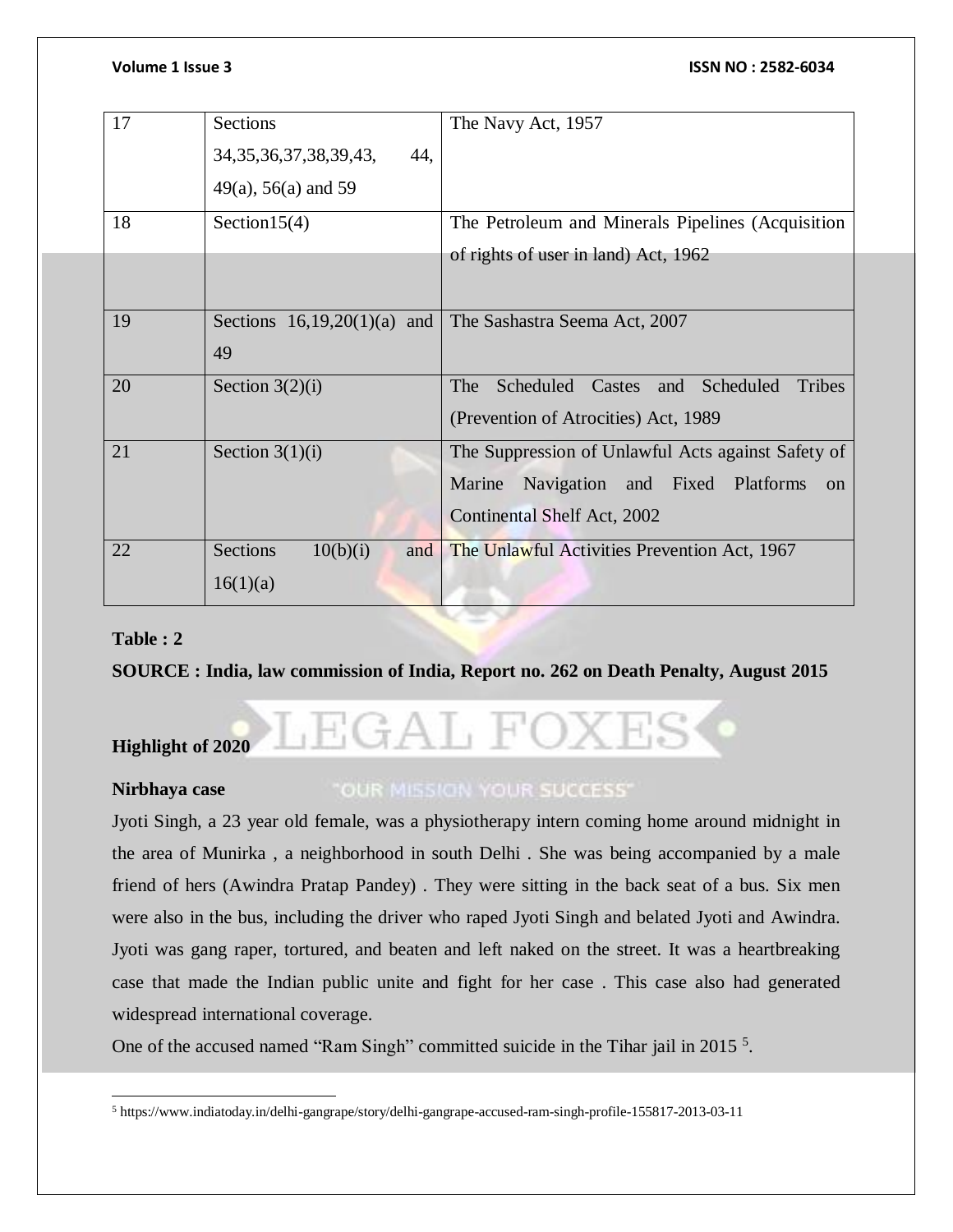One was a juvenile whose name was protected under the POSCO act and was released after three years in a rigorous reform facility <sup>6</sup>. It is a hotly debated topic till date. Many in the country debate that he should have been tried as an adult as he was mere months away from being 18 and was part of a heinous crime. However an act after passed after this which is '*Juvenile Justice*

*(Care and Protection of Children) Act 2015:was passed in which juveniles in the age group of 16–18, involved in heinous offenses, can be tried as adults.'*

The other four convicts

- Mukesh Singh-"A decent girl will not roam around at nine o'clock at night. A girl is far more *responsible for rape than a boy. Housework and housekeeping are for girls, not roaming in discos and bars at night, doing wrong things, wearing wrong clothes,would make things even more dangerous for girls.Now when they rape, they will not leave the girl as we did. They will kill her."<sup>7</sup> he said*
- **Vinay Sharma -** he was a fitness instructor and worked as a gym assistant. He had a school education and could converse in Hindi and English
- **AkshayThakur -** he was a helper on the bus and tried to destroy evidence by washing the bus
- **Pawan Gupta -** he worked as as fruit seller. He said in court, "*done a horrible thing... I have done a bad thing, and I should be hanged."*

The four accused were hanged till death on **22 January 2020 <sup>8</sup>**

This case had people rejoicing outside the prison; they were distributing sweets . For them it felt like justice was served after 7 long years . Many politically acclaimed people such as the CM of Delhi **Arvind Kejriwal<sup>9</sup> even put on tweets to a comrade the moment, and famous film stars such** as **Sushmita Sen<sup>10</sup>** and **PritiZinta<sup>11</sup>**showed their joy for hanging on their social media.

Such an incident raises a very important question whether the morally wrong death penalty is better for the country in terms of serving justice and keeping the country united.

 $\overline{a}$ <sup>6</sup> https://www.opindia.com/2020/03/nirbhaya-rape-case-juvenile-cook-sewing-machine-convicts-hanged/ <sup>7</sup>bbcdocumentary :indias daughter

<sup>8</sup> https://www.businesstoday.in/latest/trends/nirbhaya-case-four-convicts-to-be-hanged-on-march-20/story/397622.html

<sup>9</sup> https://www.ndtv.com/india-news/resolve-to-not-allow-nirbhaya-like-incident-again-arvind-kejriwal-after-convicts-hanging-2197739

<sup>10</sup> https://www.hindustantimes.com/bollywood/nirbhaya-hanging-sushmita-sen-taapsee-pannu-preity-zinta-hail-execution-callfor-swifter-process/story-cYBULjJahuCsZYk776qMZN.html

<sup>11</sup> https://www.hindustantimes.com/bollywood/nirbhaya-hanging-sushmita-sen-taapsee-pannu-preity-zinta-hail-execution-callfor-swifter-process/story-cYBULjJahuCsZYk776qMZN.html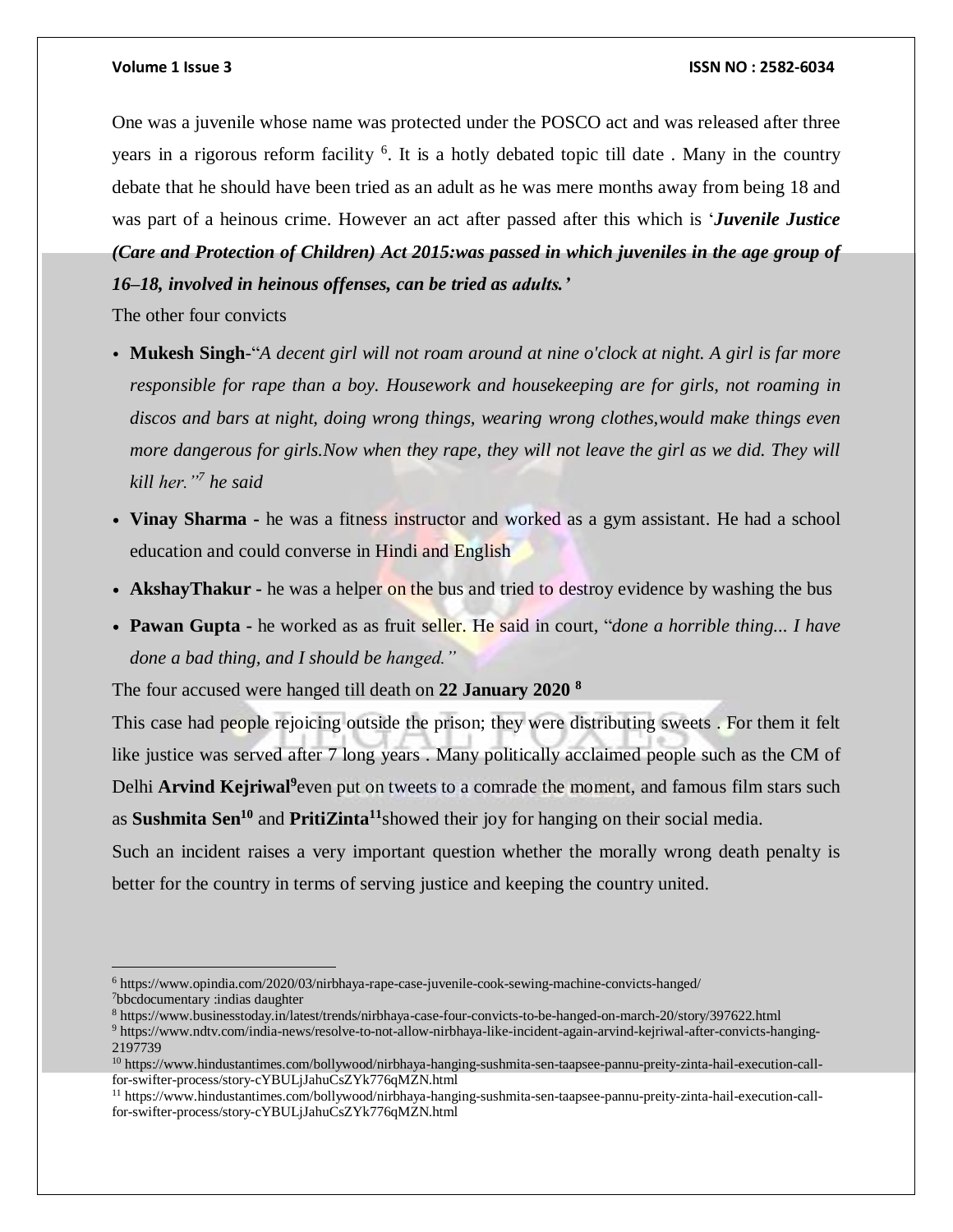.

#### **Volume 1 Issue 3 ISSN NO : 2582-6034**

This research paper will go in-depth and draw a parallel in both the scenarios with cases such as the nirbhaya cases and the psychological effect it has on the convicts and the public of the nation

It is a moral question which intertwines with our judicial system .

Do we as humans have the right to take someone's life, one of the biggest religions which is the religion of Muhammad forbids taking someone's life for murder .However some historians of the Hindu religion believe that Krishan ji took a life for a life <sup>12</sup>. So can we compare ourselves to god ? Is it moral to take someones life after they are caught in a heinous crime? Is it true justice ? Does the death penalty actually help to put the convict as an example? Does it lower the crime rate ?

| SI. NO.        | <b>NAME</b>                  | Crime                                                                  |
|----------------|------------------------------|------------------------------------------------------------------------|
|                |                              |                                                                        |
| 1              | Seema Gavit                  | Murder                                                                 |
| $\overline{2}$ | Renuka Shinde                | Murder                                                                 |
| 3              | <b>Yakub Memom</b>           | Conspiracy against the government, terrorism                           |
| $\overline{4}$ | Ajmal Kasab<br>H(fA)         | Murder, possession of arms and waging war<br>against India and 76 more |
| 5              | <b>Afzal Guru</b>            | Terrorist                                                              |
| 6              | <b>Auto Shankar</b>          | Terrorist                                                              |
| 7              | Dhananjoy Chatterjee         | murder and rape                                                        |
| 8              | <b>Mahendra Nath Das</b>     | murder                                                                 |
| 9              | <b>Balwant Singh Rajoana</b> | Terrorism                                                              |
| 10             | <b>Akshay Thakur</b>         | Rape (Delhi Rape case)                                                 |
| 11             | Vinay Sharma                 | Rape (Delhi Rape case)                                                 |
| 12             | <b>Nathuram Godse</b>        | Assassination of mahatma Gandhi                                        |
| 13             | Pawan Gupta                  | Rape (Delhi Rape case)                                                 |

#### **Notable Criminals given capital punishment**

 $\overline{\phantom{a}}$ 12bhagwatgeeta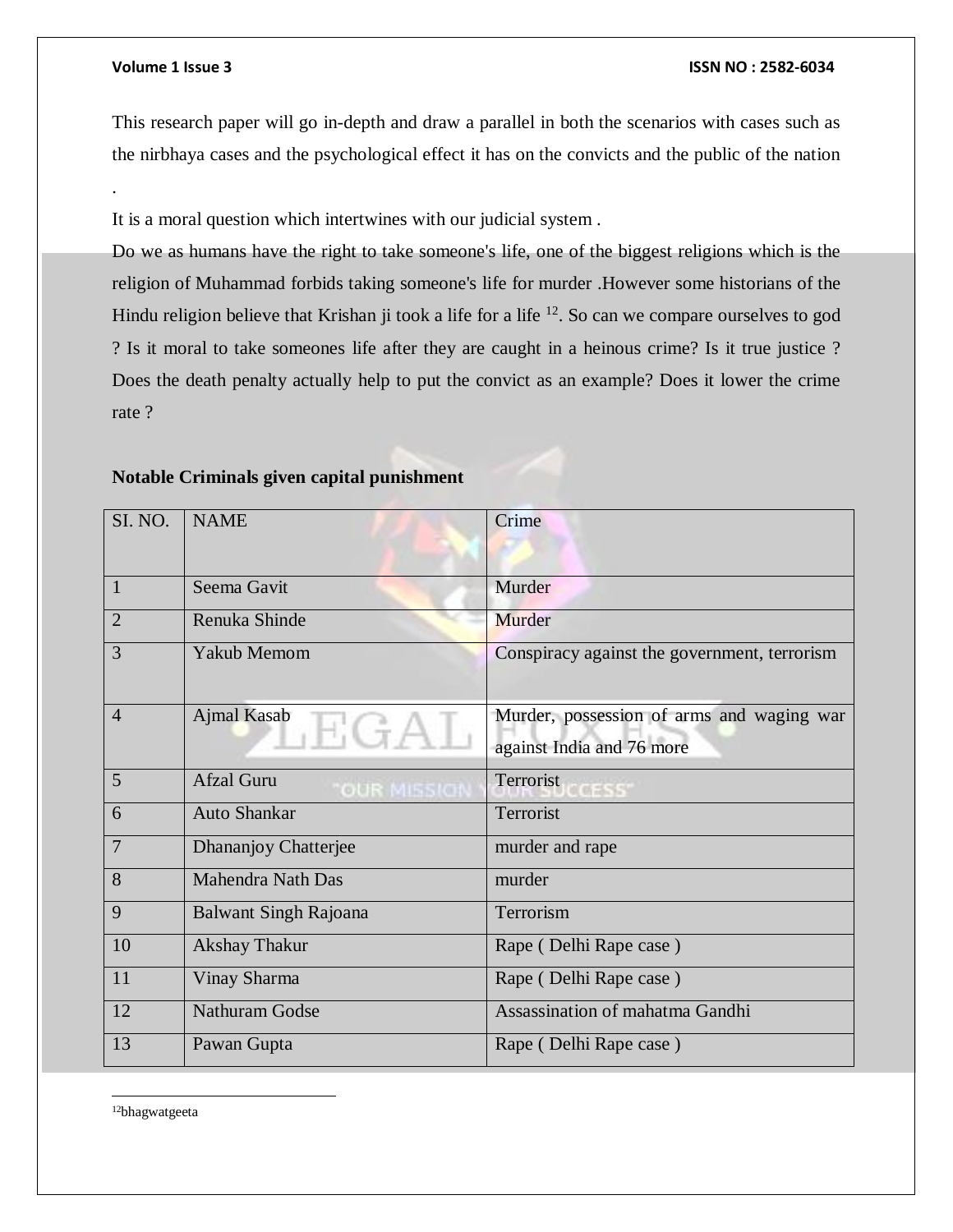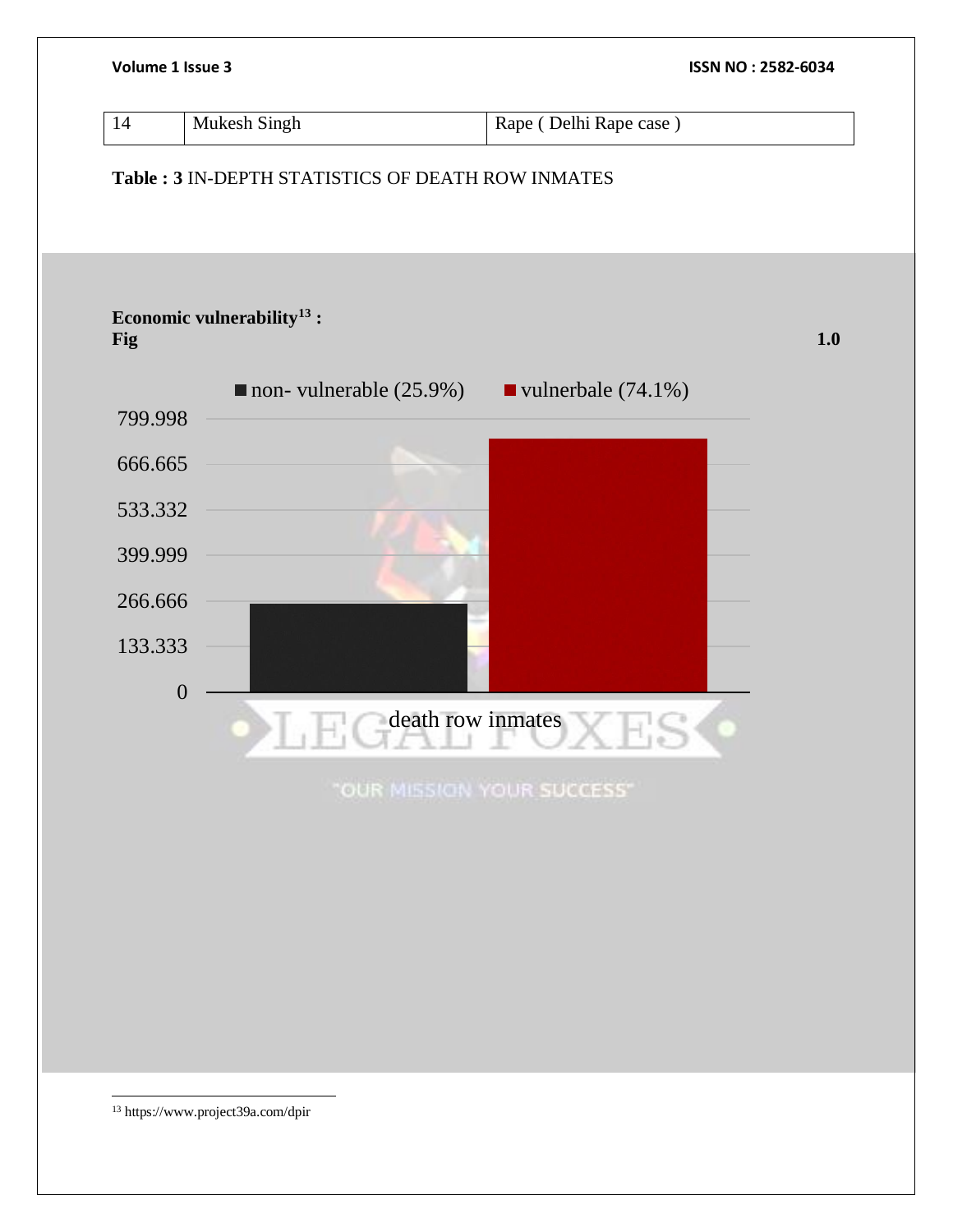# **Educational profile<sup>14</sup>**

# **United Nations stand**



United Nations, human rights committee, called on India to abolish this 'barbaric' act of death

|                                                                    | H: G A                     | college education (fig3.0) |              |                      |
|--------------------------------------------------------------------|----------------------------|----------------------------|--------------|----------------------|
| 300                                                                | "OUR MISSION YOUR SUCCESS" |                            |              |                      |
| 257.2857                                                           |                            |                            |              |                      |
| 214.5714                                                           |                            |                            |              |                      |
| 171.8571                                                           |                            |                            |              |                      |
| 129.1428                                                           |                            |                            |              |                      |
| 86.4285                                                            |                            |                            |              |                      |
| 43.7142                                                            |                            |                            |              |                      |
| <del>0.9999</del><br><sup>14</sup> https://www.project39a.com/dpir |                            |                            |              |                      |
| $-41.7144$                                                         |                            |                            |              |                      |
|                                                                    | diploma                    | undergraducate             | postgraduate | proffessional course |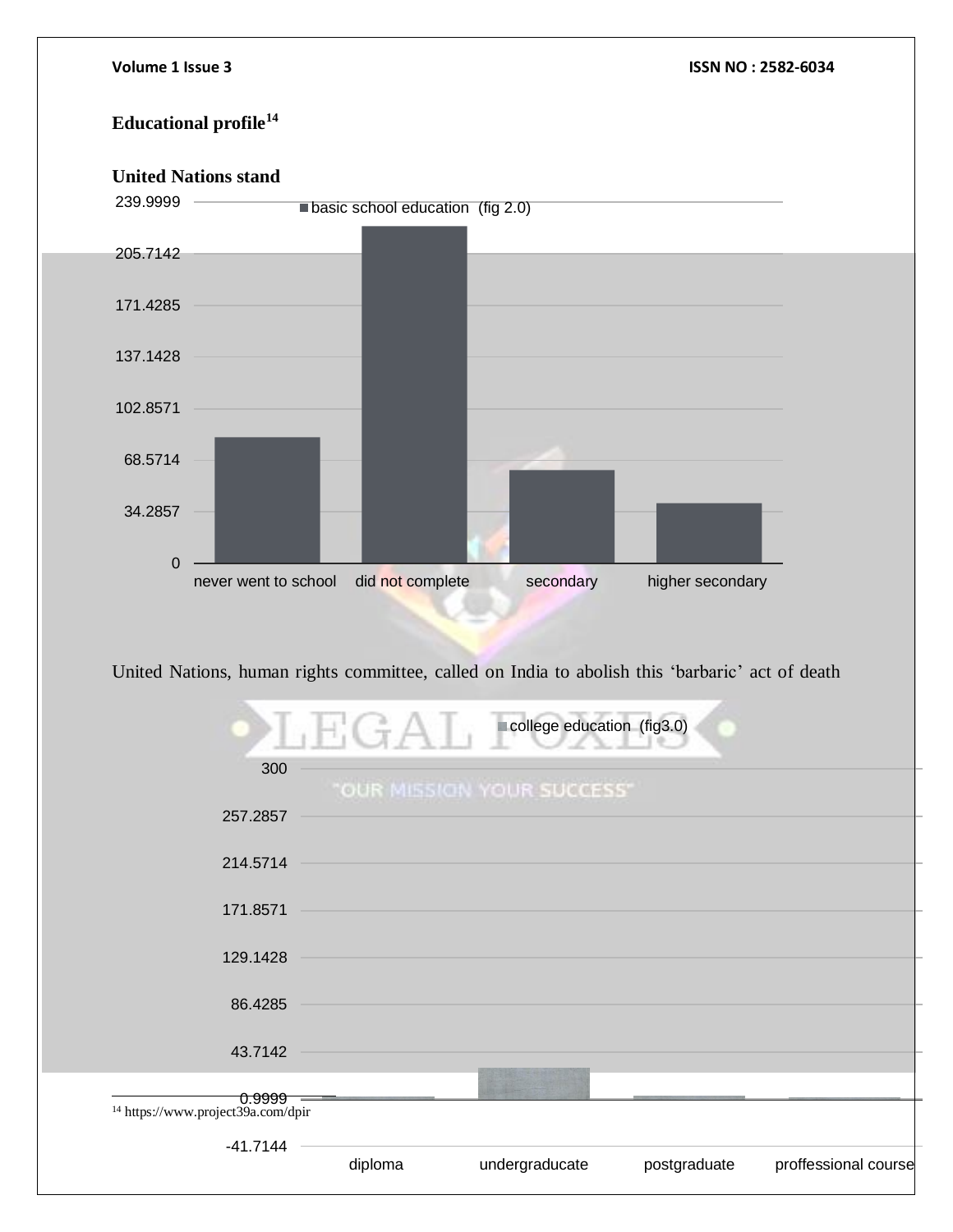penalty and join hands like other countries towards a peaceful justice system. This was after the infamous hanging of the Nirbhaya case convict on 22 January 2020.

On hearing about the hanging of the four rapists and murder of Jyoti Singh, United Nations general Antonio Guterres' spokesperson, Stephane Dujarric, exclaimed that all countries who still practice capital punishment should put a stop on it and walk towards a peaceful and humane way of punishing a culprit.

"Our position has been clear, is that we call on all States to halt the use of capital punishment or *at least put a moratorium on this,"Dujarric* said in a conference <sup>15</sup>

160 members of the united nations and either stopped this practice or put a momentary hold on the death penalty. They, along with 160 nations, feel that the death penalty is cruel and inhumane,and donot provide true justice.

Many countries like India, Iran, Nigeria still turn towards the death penalty

UN Secretary-General Ban Ki-moon's remarks that countries with different culture, societies, traditions and legal system can unite on this front.

The **United Nations Human Rights** belief that that it contradicts the fundamental right, the wrong judgment might be given to an innocent and water it is a true deterrent of the crime.

Even after such a response from the united nations, the Indian judiciary or the Indian parliament had no rebuttal or response to it.

So is the silence and no response a reply to the continuing of this act without having a discussion **OUR MISSION YOUR SUCCESS** about it.

Many Indians and jurist believe that the death penalty is given in the rarest of the rare cases <sup>16</sup>

### **THE INTERNATIONAL FRAMEWORK**

From the 1960s ,*International Covenant on Civil and Political rights.(ICCPR)*<sup>17</sup> was already working on the permanent stoppage of the death penally in the various countries

<sup>15</sup> https://www.business-standard.com/article/current-affairs/halt-use-of-capital-punishment-un-after-nirbhayaconvicts-execution-120032100281\_1.html

<sup>16</sup> http://docs.manupatra.in/newsline/articles/upload/dfa397d3-b539-419d-a79b-28d367cfee09.pdf

<sup>17</sup> https://www.ohchr.org/en/professionalinterest/pages/ccpr.aspx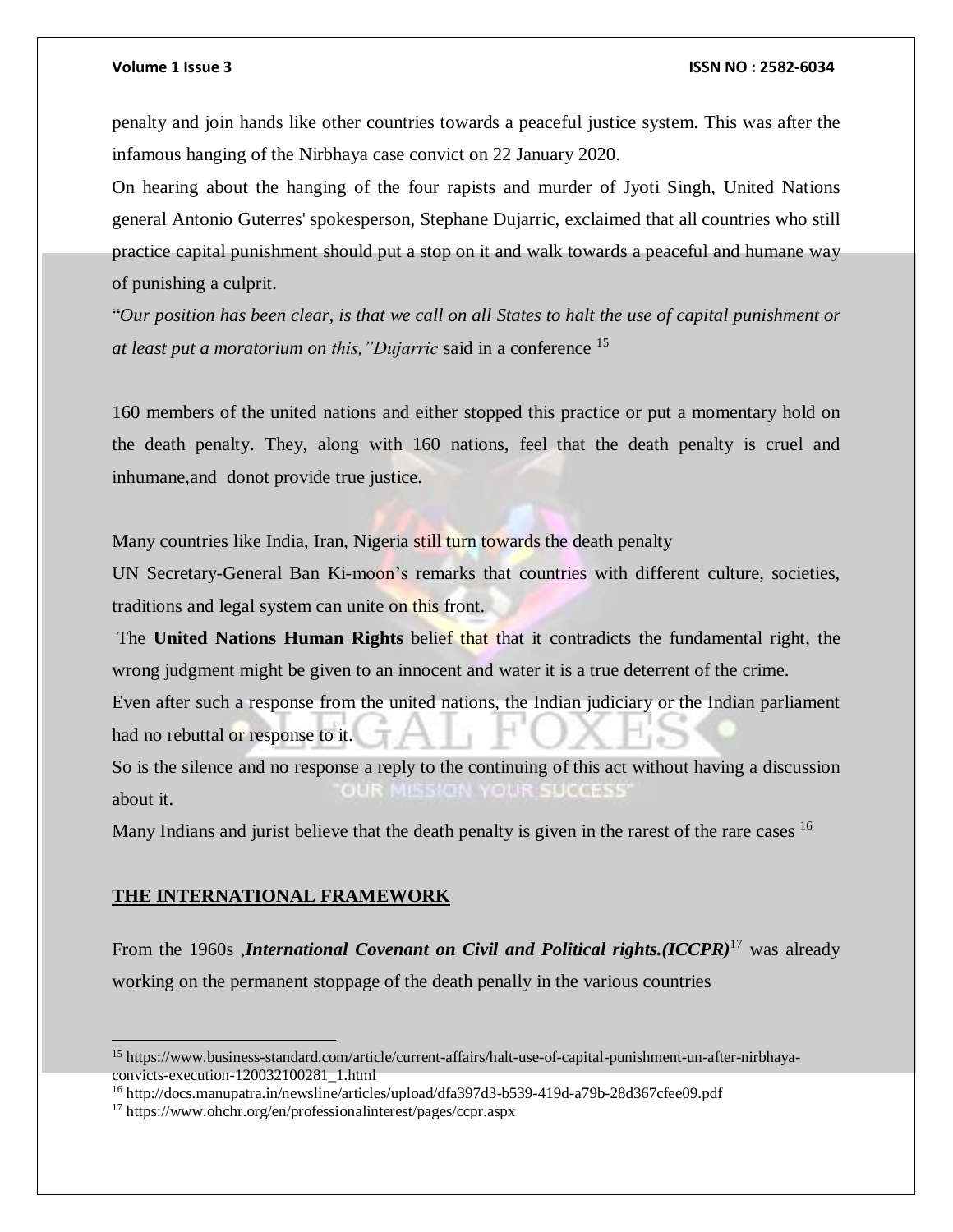The 6th article of the international covenant on civil and political rights gives the circumstance under which an individual can be granted the death penalty bye the country. Part 3 , article 6 , sub article 22 reads as follows "*In countries which have not abolished the death penalty, sentence of death may be imposed only for the most serious crimes following the law in force at the time of the commission of the crime and not contrary to the provisions of the present Covenant and to the Convention on the Prevention and Punishment of the Crime of Genocide. This penalty can only be carried out pursuant to a final judgement rendered by a competent court"<sup>18</sup>*

*The United Nations Economic AndSocial Council* took on certain guidelines for shielding the various rights of a convict on the verge of being put to death as a death row inmate.<sup>19</sup>

The United Nations general assembly had adopted four resolutions in  $2007^{20}$ ,  $2008^{21}$ ,  $2010^{22}$ ,  $2012^{23}$ , and  $2013^{24}$ . The general assembly of united nations urged all the states part of the united nations to respect the international standards that will protect the rights and privileges of all those facing capital punishment. The basic concept of the policies it to limit the use of the death penalty and if to issue, then only in circumstances or offenses rare.

# **UNIVERSAL DECLARATION OF HUMAN RIGHTS**

The united nations general assembly passed a **Universal Declaration OfHuman Rights<sup>25</sup>**in 1948 in a summit in Paris. It sets out to protect the universal fundamental of humans. The document of the universal declarations of human rights has been translated into 500 languages. The drafting committee of the document has representatives from all over the world with different cultures, traditions, and different legal backgrounds. The document has around 30 articles.

### **The psychological effect**

<sup>18</sup> https://www.ohchr.org/en/professionalinterest/pages/ccpr.aspx

<sup>19</sup> http://www.unrol.org/doc.aspx?d=2244

<sup>&</sup>lt;sup>20</sup> https://www.un.org/en/ga/search/view\_doc.asp?symbol=A/RES/62/149&Lang=E

<sup>&</sup>lt;sup>21</sup> https://www.un.org/en/ga/search/view\_doc.asp?symbol=A/RES/63/168&Lang=E

 $^{22}$  https://www.un.org/en/ga/search/view\_doc.asp?symbol=A/RES/65/206

 $^{23}$  https://www.un.org/en/ga/search/view\_doc.asp?symbol=A/RES/67/176

<sup>24</sup> https://www.undocs.org/A/RES/69/186

<sup>25</sup> https://www.un.org/en/universal-declaration-human-rights/index.html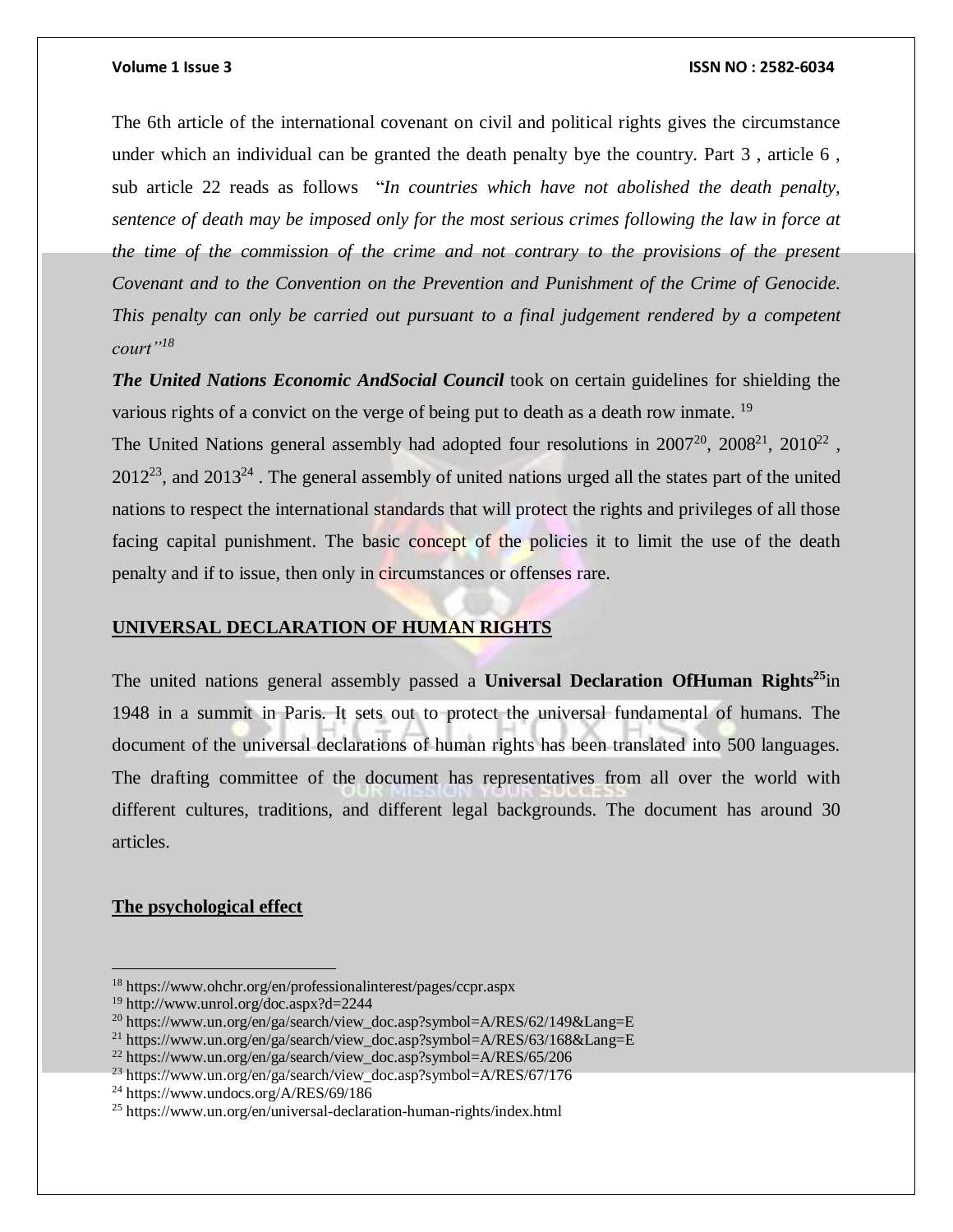The psychological effect of being a death row inmate is not just on the convict but also on the families the accused, families of the victims, attorneys dealing with the case. death penalty can polarise the families of both the accused and the victim<sup>26</sup>. Studies have shown that families cannot cope with the death penalty. The families of the victim still feel that void and cannot accept what has happened. Major studies have been done in the united states of America by psychologists and researches regarding the impact of the death penalty. The execution does not help them heal!

### **Death row phenomenon**

Convicts who are under long periods of being in the death row, with the execution of their lives hanging on their heads, it is known as the death row phenomena<sup>27</sup>

Many convicts in India who are sentenced to capital punishment are not hanged for years. Example: Narayan ChetanaramChuadary<sup>28</sup>, a prisoner who has been given the death penalty but has been waiting for 25 years in the Pune's Yerwada central jail. There are still 371 prisoners on death row in Indian by 2017. The oldest case being from 1991, it is a 21-year-old case . This data has been published in the death penalty<sup>29</sup> in India published in the yearly month of 2018

#### **Duration of imprisonment and on death row**

Source: death penalty India report 2016<sup>30</sup>

 $\overline{a}$ 

| <b>Category</b>       |                   | Median duration of Median duration on Longest |                    |
|-----------------------|-------------------|-----------------------------------------------|--------------------|
| of prisoners          | incarceration     | death row                                     | incarceration      |
| Appeal pending in the | 6 years, 7 months | 3 years, 8 months                             | 21 years, 6 months |
| supreme court         |                   |                                               |                    |
| petition<br>Mercy     | 12 years          | 8 years, 7 months                             | 16 years, 4 months |
| pending               |                   |                                               |                    |

<sup>26</sup> https://deathpenaltyinfo.org/news/studies-death-penalty-adversely-affects-families-of-victims-and-defendants

<sup>27</sup> https://reprieve.org.uk/death-row-phenomenon-psychological-impact-shadow-execution/

<sup>28</sup> https://indianexpress.com/article/cities/delhi/murder-convict-model-prisoner-supreme-court-bombay-high-court-5809907/

<sup>&</sup>lt;sup>29</sup> http://www.deathpenaltyindia.com/img/pages/resources/2017Statistics.pdf

<sup>30</sup> http://www.deathpenaltyindia.com/img/pages/resources/Vol.I\_Death%20Penalty%20Report.pdf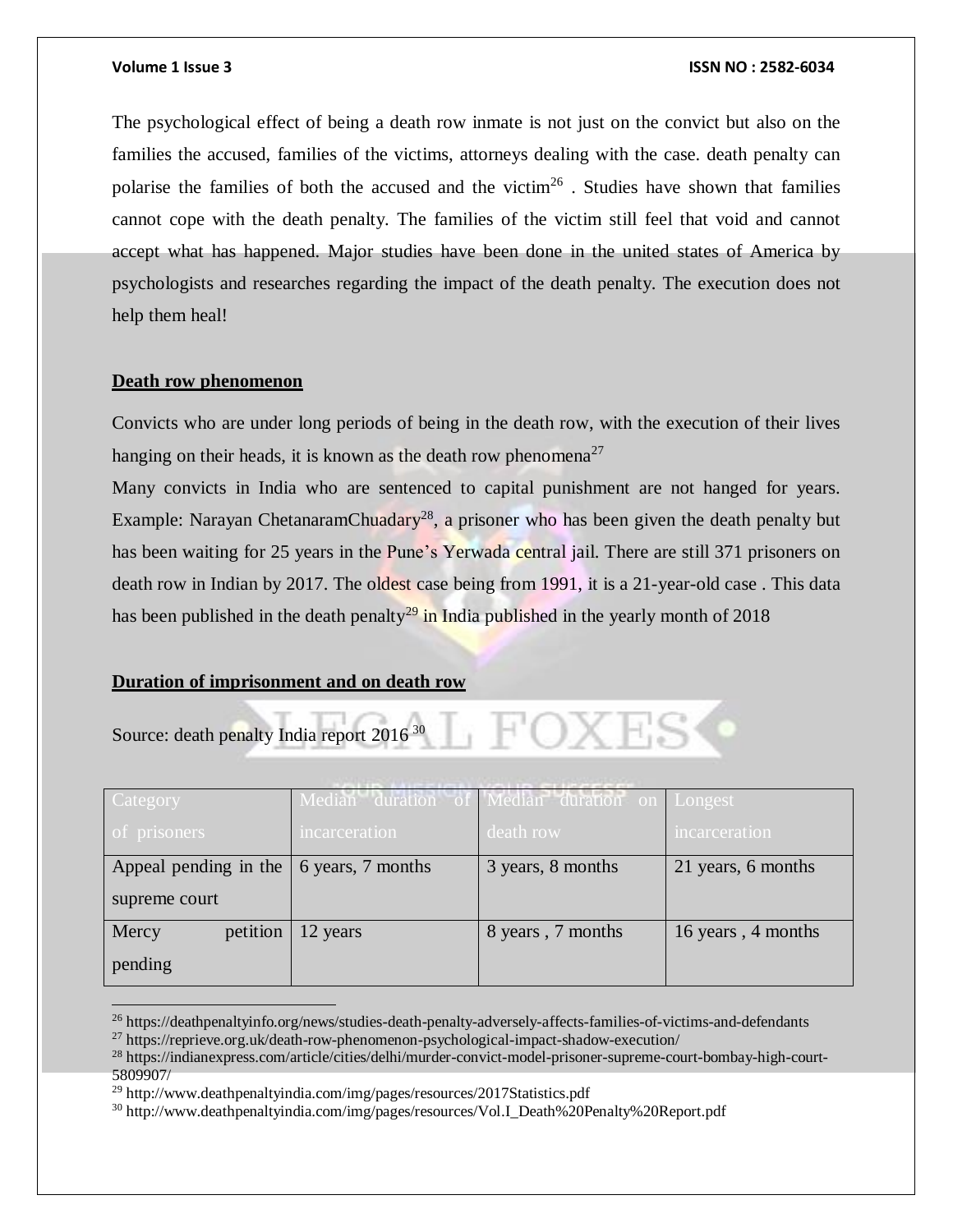| Mercy    | petition   16 years, 9 months | 10 years, 5 months | $21$ years, 1 month |
|----------|-------------------------------|--------------------|---------------------|
| rejected |                               |                    |                     |

# **Table: 4**

The death penalty has been abolished in 142 countries; however, countries like India, the United States of America, Malaysia, Singapore, Thailand, and other such 47 countries still practice it.<sup>31</sup> China over the years has awarded the death penalty in more than 1000 cases India's neighbor,Pakistan has awarded the death penalty to over 200 people. <sup>32</sup>

# **Cost of the death penalty**

The cost of the death penalty is not just the monetary value in the sense of the court hearings, numerous appeals. The cost is more than the sentence of life imprisonment. It cost double or in certain cases five times to see the end of the death penalty. The cost of death impales one's family's psychological health, the victims, and the accused. The appeal drags out for years as seem above and can leave all the bystanders in a turmoil. It is specially entailing on the children associated with the case ( they can be the children of the accused or the victim; they can be the victims). Children of a certain age are not able to articulate their feelings and go in a deep hole and need years of therapy or meet a bad end  $33$ . The biggest cost is the view of India on the global scale, already ridiculed to be backwoods, does the death penalty put us a step backward?

# **Moral argument**

 $\overline{a}$ 

# **"OUR MISSION YOUR SUCCESS"**

Individuals who support the death penalty believe that those who have taken a life have forfeited their own life because they have taken someone's life. Furthermore, it is very well believed by them that capital punishment is a form of retribution not just for the victims, their family, but for the whole nation.

Individuals who do not support the death penalty argue that allowing for such a behavior to persist is counterproductive in the moral sense.

<sup>31</sup> https://www.business-standard.com/article/current-affairs/371-indians-are-on-death-row-only-4-have-beenexecuted-in-13-years-118052800123\_1.html

<sup>32</sup> https://www.amnesty.org/en/what-we-do/death-penalty/

<sup>33</sup> https://www.chronicle.com/article/Hidden-Victims-The-Effects/17325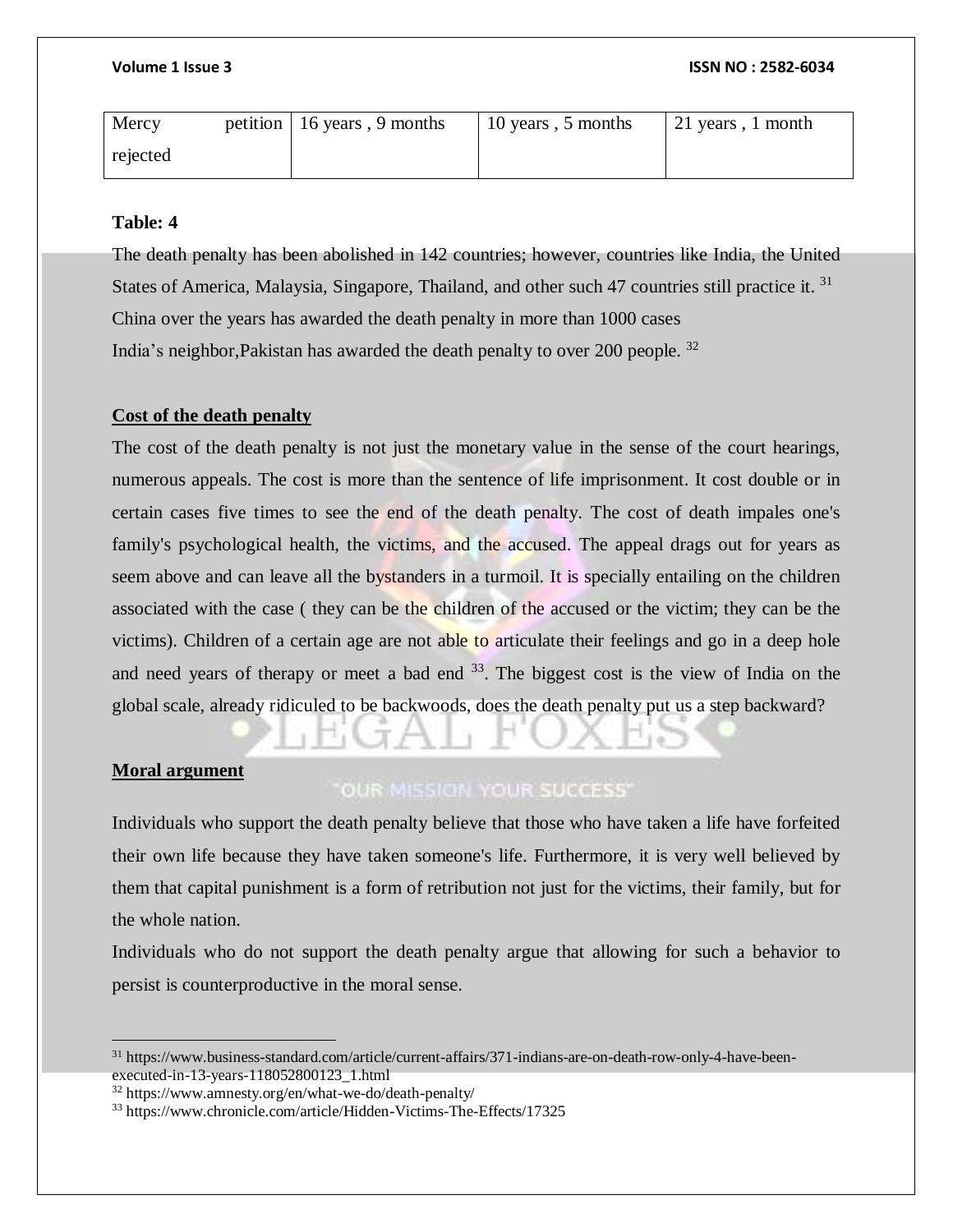Even though death was given for crimes in many testaments, in today's world, no religions, faiths agree with the morality of the death penalty.

Pope John Paul jr termed it as a cruel and unnecessary punishment that can be dealt with in a better way.

### **Utilitarian argument**

Supporters of the death penalty believe that it is an important deterrent effect on violent offenders for whom the death penalty is not enough. They need stronger punishment and need to be restrained from the rest of society.

Oppositions, however, believe that the death penalty is not an effective punishment that the alternative of life imprisonment.

# **Practical argument**

There are two point of views like in the Moral argument and utilitarian argument, individuals who support the death penalty believe that it might be possible to fashion outlaws to punish only certain cases with the death penalty to those who truly deserve it they believe that death penalty can be administered in a manner which will be consistent with justice.

Opponents to the death penalty believe that according to historic recorded singling out, a crime will be arbitrary and discriminatory. They believe that death punishment can be fairly applied to the backward classes; people believe the poverty line, rural ethnic groups, prejudice.

# **IISSION YOUR SUCCESS'**

### **Presidents who provided mercy petitions**

| SI        | <b>Name of the President</b> | <b>Tenure</b> | <b>Number</b>    | <b>Number</b>    | <b>Total</b> |
|-----------|------------------------------|---------------|------------------|------------------|--------------|
|           |                              |               | of Mercy         | of Mercy         |              |
| N         |                              |               | <b>Petitions</b> | <b>Petitions</b> |              |
| <b>O.</b> |                              |               | Accepted         | <b>Rejected</b>  |              |
|           | Dr. Rajendra Prasad          | $26.1.1950 -$ | 180              |                  | 181          |
|           |                              | 3.5.1962      |                  |                  |              |
|           | $2$ Dr. Sarvapalli           | 13.5.1962-    | 57               | 0                | 57           |
|           | Radhakrishnan                | 13.5.1967     |                  |                  |              |
|           | 3   Dr. Zakir Hussain        | $13.5.1967 -$ | 22               | 0                | 22           |
|           |                              | 3.5.1969      |                  |                  |              |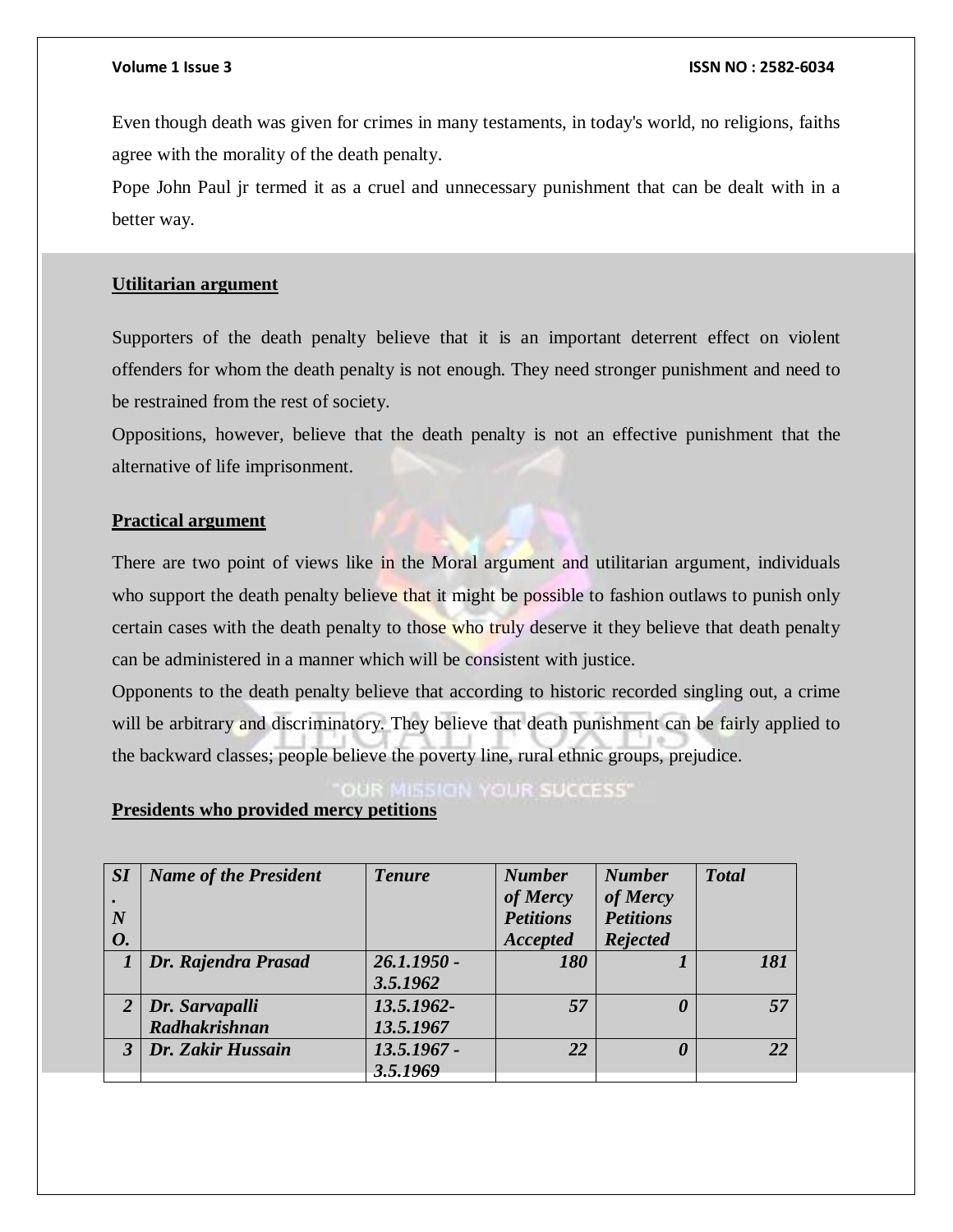| $\boldsymbol{4}$ | Shri V.V. Giri                 | $3.5.1969 -$  | $\overline{3}$        | 0                     | $\overline{3}$        |
|------------------|--------------------------------|---------------|-----------------------|-----------------------|-----------------------|
|                  |                                | 20.7.1969;    |                       |                       |                       |
|                  |                                | 24.8.1969 -   |                       |                       |                       |
|                  |                                | 24.8.1974     |                       |                       |                       |
| 5                | Dr. Fakrudhin Ali Ahmed        | $24.8.1974 -$ | NA                    | NA                    | 0                     |
|                  |                                | 11.2.1977     |                       |                       |                       |
| 6                | <b>Shri N Sanjeeva Reddy</b>   | $25.7.1977-$  | NA                    | NA                    | 0                     |
|                  |                                | 5.7.1982      |                       |                       |                       |
|                  |                                |               |                       |                       |                       |
| $\overline{7}$   | <b>GianiZail Singh</b>         | $25.7.1982 -$ | $\overline{2}$        | 30                    | 32                    |
|                  |                                | 25.7.1987     |                       |                       |                       |
| 8                | Shri R. Venkataraman           | 25.7.1987 -   | $\overline{5}$        | 45                    | 50                    |
|                  |                                | 15.7.1992     |                       |                       |                       |
| 9                | Dr. Shankar Dayal              | 25.7.1992 -   | $\boldsymbol{\theta}$ | 18                    | 18                    |
|                  | <b>Sharma</b>                  | 25.7.1997     |                       |                       |                       |
| 10               | Shri K.R. Narayanan            | 25.7.1997 -   | $\boldsymbol{\theta}$ | $\boldsymbol{\theta}$ | $\boldsymbol{\theta}$ |
|                  |                                | 25.7.2002     |                       |                       |                       |
| 11               | Dr. A.P.J. Abdul Kalam         | $25.7,2002 -$ | $\boldsymbol{l}$      | $\boldsymbol{l}$      | $\overline{2}$        |
|                  |                                | 25.7.2007     |                       |                       |                       |
| 12               | <b>Smt. Pratibha Devisingh</b> | $25.7.2007 -$ | 34                    | 5                     | 39                    |
|                  | Patil                          | 25.7.2012     |                       |                       |                       |
| 13               | <b>Shri Pranab Mukherjee</b>   | 25.7.2012     | $\overline{2}$        | 31                    | 33                    |
|                  | <b>TOTAL</b>                   |               | 306                   | 131                   | 437                   |
|                  |                                |               |                       |                       |                       |

# **Table: 5**

 $\overline{a}$ 

### **Interesting facts**

- I. Pawan is a fourth-generation hangman and has become the only hangman in the history of our country to hang four men together <sup>34</sup>
- II. It is a symbolic act to break the nib of the pen by the judge after signing a death sentence. This symbolic act was a custom taken from the British before independence. Many people believe that by doing this, the judge tries to denote that a pen which takes away a life should not be used for any other purpose <sup>35</sup>
- III. The rope for the hanging of a convict especially comes from Bihar. The rope is made specially in **Buxar jail, Bihar<sup>36</sup> .** This was practiced by the British rule and convicts. It is

<sup>34</sup> https://punemirror.indiatimes.com/news/india/happy-to-execute-nirbhaya-convicts-says-hangman-pawanjallad/articleshow/74722096.cms

<sup>&</sup>lt;sup>35</sup> https://lawcorner.in/why-judges-break-the-nib-of-pen-after-death-sentence/

<sup>36</sup> https://www.indiatoday.in/news-analysis/story/godse-to-nirbhaya-rapists-why-only-buxar-jail-makes-hangingrope-1634950-2020-01-08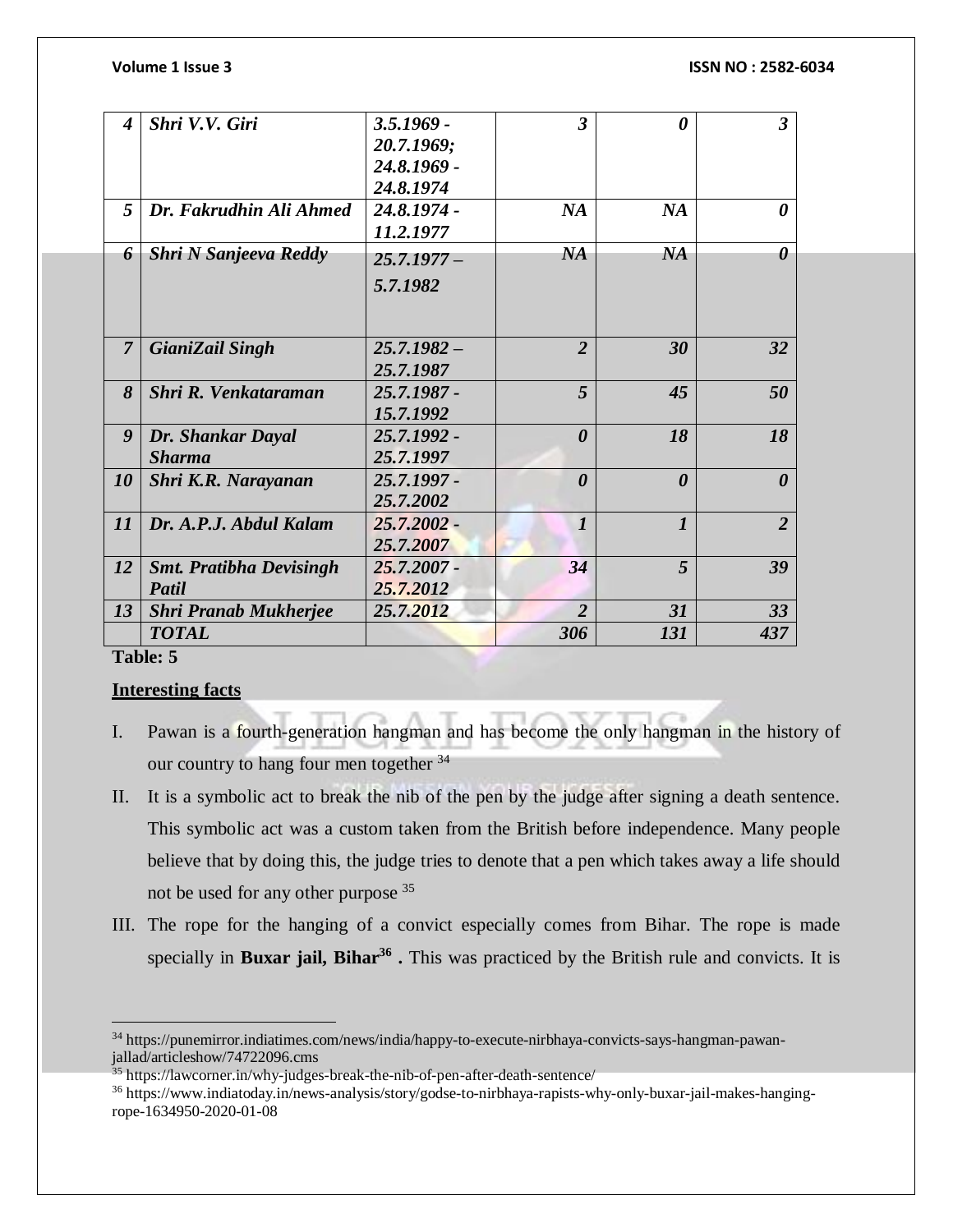not a law but merely a custom that has been followed from the hanging of **Nathuram Godse** (the person responsible for the assassination of **Mahatma Gandhi.**

- IV. Black warrant: The black warrant constitutes the time, date, and place where the convicts will be hanged. After a black warrant is signed, no judicial plea can be granted!<sup>37</sup>
- V. Convicts on the day of the hanging are woken up by four given new clothes to change into, and specially in India, they are given tee and good breakfast. However, all of them refused to take a bath, and one even refused the breakfast <sup>38</sup>
- VI. It was for the second time that four people were hung together: **Nirbhaya case <sup>39</sup>**
- VII. It is a mandatory law to hang the death row inmates first thing in the morning. This is done because of two reasons. **First** is that that the day to day activities of the prison are not affected, the **second** reason is that it will be psychological torture if the convict has to wait for the day to end
- VIII. Before hanging the convict, weight and height are taken, and a sandbag of that size is hanged for checking whether the noose will stay stable
- IX. '*No man can be by law punished for the same crime twice .'<sup>40</sup>*
- X. Many a time the person dies not from breaking of the neck but from cut of oxygen to the body after the hanging
- XI. A bag is put over the convict's face because some times the eyes bulge out, or the face turns blue.
- XII. It is a myth that hanging is the least painful death penalty<sup>41</sup>
- XIII. By the power granted by the constitution, according to article 72, any convict facing death row can ask the president for a mercy pardon. This has been showcased in table 3 of this document, which highlights the different presidents who have provided death row inmates with mercy petitions. It is a very difficult task, with presidents such as Pranab Mukherjee granting 24 mercy pardons also.

 $\overline{a}$ 

 $37$ gupta, sunil : blackwarrant- confession of a tihar jailer

<sup>38</sup> https://mumbaimirror.indiatimes.com/news/india/nirbhaya-rape-case-hanging-everything-you-need-toknow/articleshow/74722958.cms

<sup>39</sup> https://www.bbc.com/news/world-asia-india-23434888

<sup>40</sup> http://lawtimesjournal.in/doctrine-of-double-jeopardy/

<sup>41</sup> https://science.thewire.in/the-sciences/nirbhaya-convicts-hanging-tihar-jail-cervical-fracture-long-drop-method/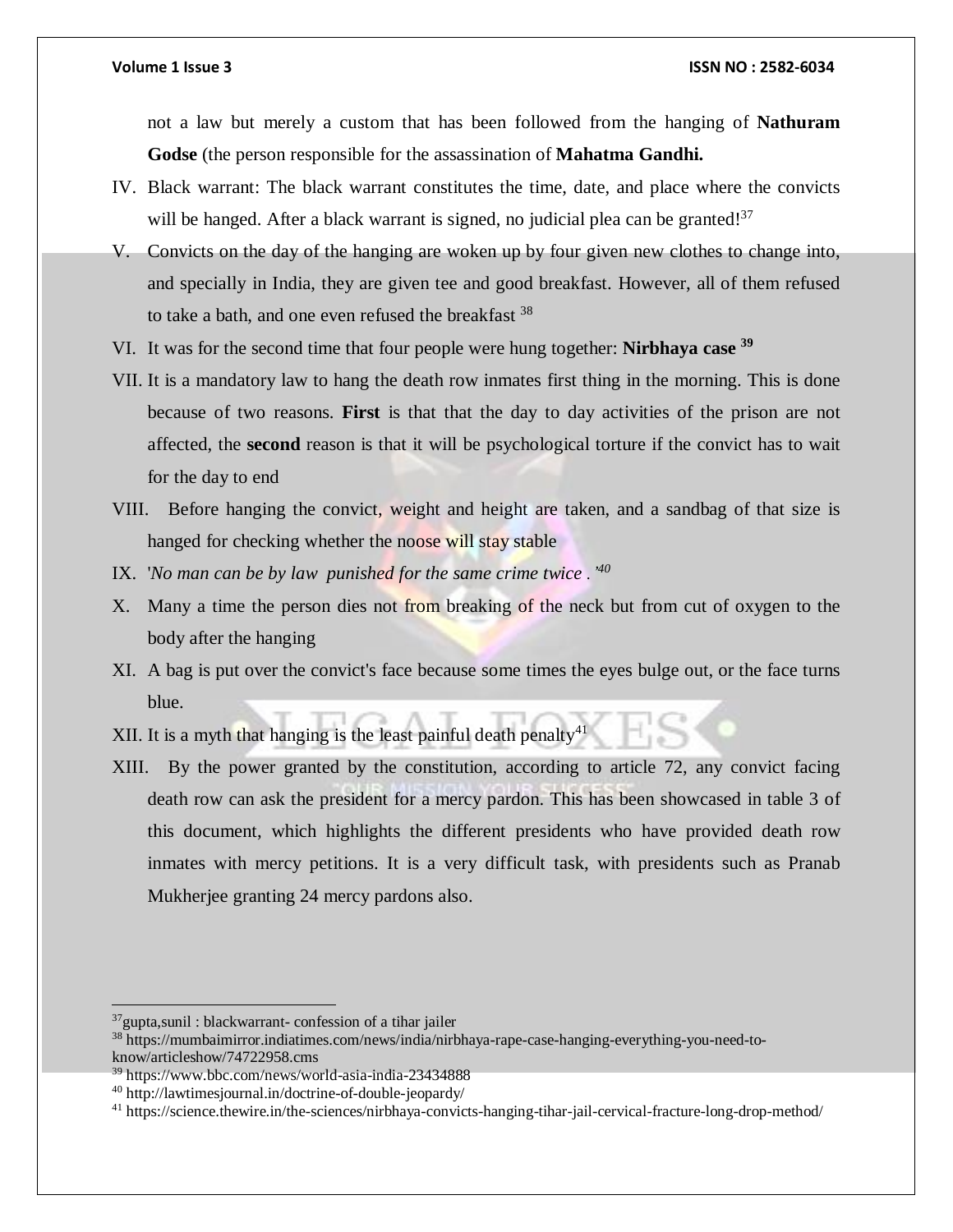XIV. Singapore is the first country to give death punishment to a man over a zoom call. Its history first-ever incident to take place. The man's name is PunithanGanesan; he is a 37 year-old Malaysian for his role in the 2011 heroin transaction.<sup>42</sup>

### **CONCLUSION**

All the major issues regarding capital punishment, aka the death penalty, have been noted down in this research. After careful analysis and research, it is in the best interest of the country to forgo this practice and establish a better system of legal punishment. The cruelty done to the victims should always be kept in mind, but the sincerity of the legal system and justness should never be ignored. Complete abolishment cannot be done, but systems can be amended for a crimeless and peaceful society.

Have the rapes in 2020 after the hanging of the four accused of the Nirbhaya cases came to a stop or even reduced? No, they have not.

So maybe the death penalty is not just the solution.

#### **BIBLIOGRAPHY**

 $\overline{a}$ 

The following references have been used

|                | Books and commentaries |                                                                                |
|----------------|------------------------|--------------------------------------------------------------------------------|
|                | $\mathbf{1}$           | Project 9A                                                                     |
|                | $\overline{2}$         | Black warrant: confessions of a Tihar jail jailer                              |
|                | 3                      | <b>Bhagwat Geeta</b>                                                           |
|                | $\overline{4}$         | Hidden Victims: The Effects of the Death Penalty on Families of<br>the Accused |
| $\overline{2}$ | <b>Indian Statutes</b> |                                                                                |

 $T - 1$ 

42https://www.theguardian.com/world/2020/may/20/singapore-sentences-man-to-death-via-zoom-call

**AT**